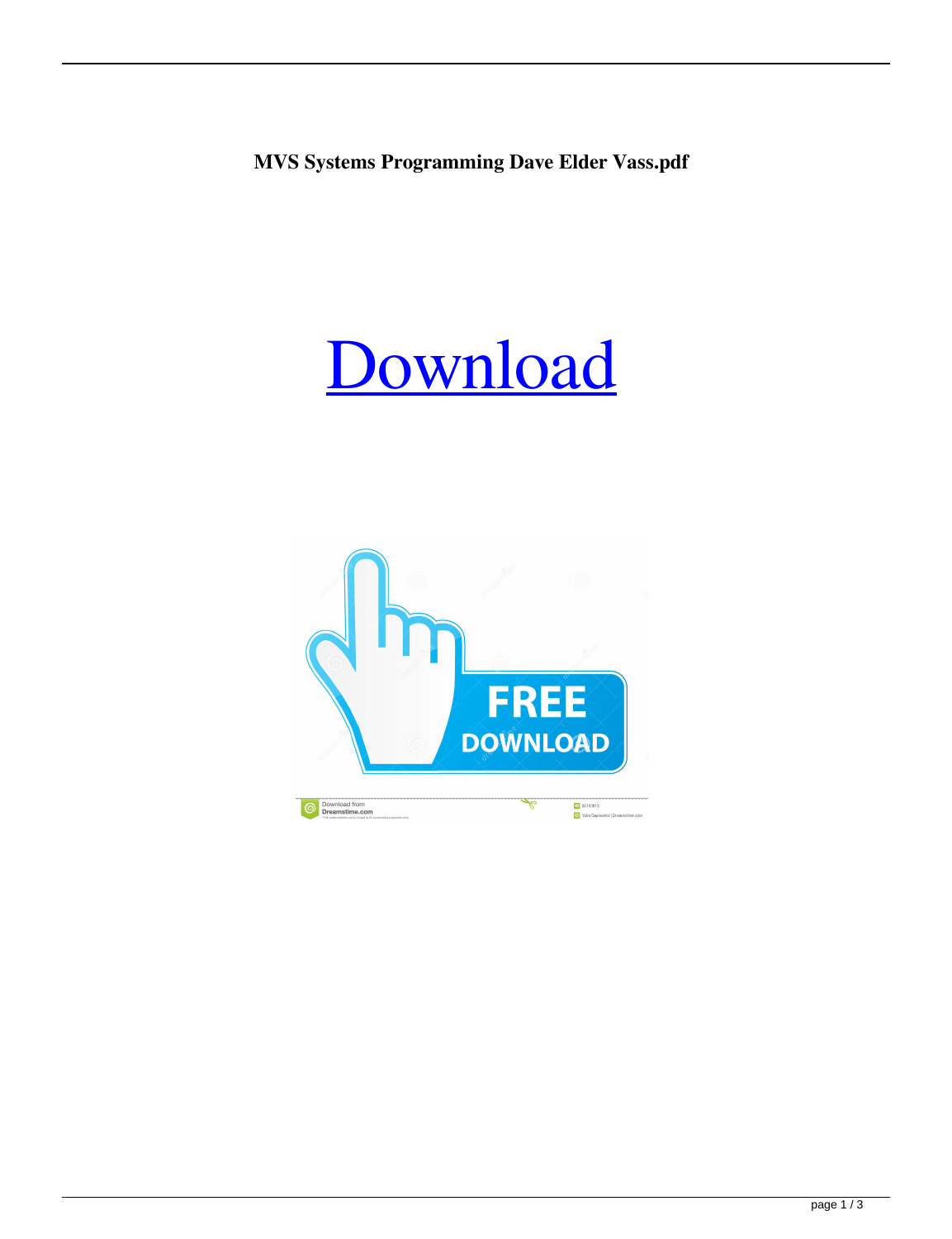Category:MVS systems Category:Dealing with software bugsQ: Windows Azure Web Application for site hosted on Linux server My company is going to host a website on a Linux web server. I am looking for a good development platform to host the website in Windows Azure. Is it possible to setup a Windows Azure Web Application (beta) to access a website hosted on a Linux server? A: Yes it's possible. You just have to use some kind of IIS express or install an actual IIS on your linux server. I would recommend to use the IIS Express instead of deploying an IIS but this is totally up to you. You can find instructions here: DIY Blackheads Face Mask Ever have those days where you've got blackheads on your face or nose that refuse to disappear and just seem to fester? I've been there and it's a completely miserable experience. The one remedy I can never seem to get rid of is hot oil face masks. Well, I've got good news for you. That hot oil is no longer necessary when you use these blackheads face masks, which take the hassle out of pulling out your personal collection of blackheads face masks. Basically, a blackheads face mask works by mixing blackheads face mask ingredients in a bowl and then laying them on the nose. The mask then gets a few applications of the mixture to transfer it onto the skin. The ingredients then work to banish blackheads by providing the body with a moisture and sealant that combines to create a layer that prevents blackheads from forming or coming to the surface. With that said, here's a DIY blackheads face mask recipe that will help to banish blackheads overnight... DIY Blackheads Face Mask 2 tablespoons baking soda 1 tablespoon ground flax seed 3 teaspoons honey 1/4 teaspoon ground black pepper Mix all the ingredients together in a small bowl and then apply to the blackheads. Lay it on for about 10-15 minutes before rinsing off with warm water. The baking soda helps to soften the pores, the flax seed helps to plump up the pores to give a more natural look and a mixture